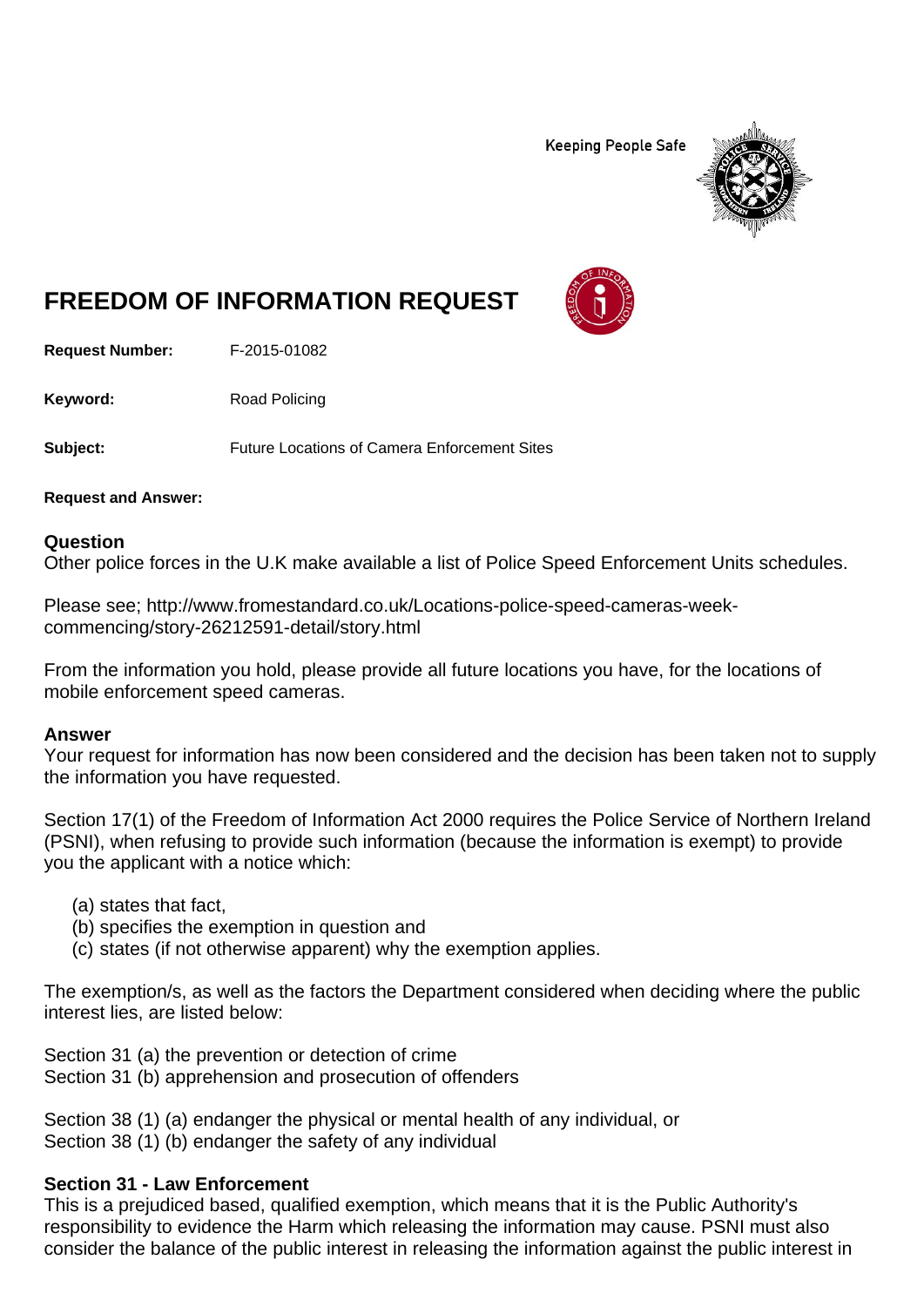# withholding it.

# **Section 38 - Health and Safety**

This is a prejudiced based, qualified exemption, which means that it is the Public Authority's responsibility to evidence the Harm which releasing the information may cause. PSNI must also consider the balance of the public interest in releasing the information against the public interest in withholding it.

A summary of the Harm and Public Interest Test considerations for Sections 31 and 38 is provided below.

# **Harm Test**

Once information is disclosed under Freedom of Information there is no control or limits as to who or how the information is shared with other individuals, therefore a release under FOI is considered a release to the world in general, not just to the individual requesting the information.

Disclosing intended future locations for camera enforcement sites could assist those intent on criminal activity in the future to use the information for their own purposes thus adversely affecting the PSNI's law enforcement role. PSNI's ability to prevent and detect crime and to apprehend and prosecute offenders may also be compromised. Criminal elements would be able to use the information for future criminal exploitation. The release of this type of information would rarely be in the Public Interest and may reduce the PSNI's capability to perform its overall functions.

Due to the perceived link between the Northern Ireland Road Safety Partnership (NIRSP) and PSNI, and the ongoing security situation in Northern Ireland, consideration must be given to the safety of police officers and all other individuals. Were the information of proposed sites to be made public, terrorists could use the information to target those preparing sites or installing equipment.

# **Public Interest Test**

# Factors Favouring Release - Section 31

Release of intended future locations for camera enforcement sites would lead to a better informed public and would show transparency and accountability on the part of PSNI.

# Factors Favouring Retention - Section 31

Release of intended future locations for camera enforcement sites would compromise law enforcement tactics and more crime could be committed. This would have an impact on police resources and would hinder the prevention or detection of crime and place both police officers and members of the public at increased risk.

# Factors Favouring Release - Section 38

Release of intended future locations for camera enforcement sites would lead to a better informed public and would show transparency and accountability on the part of PSNI.

# Factors Favouring Retention - Section 38

Release of intended future locations for camera enforcement sites would compromise the health and safety of individuals involved in preparing sites or installing equipment.

# **Decision**

PSNI is tasked with the prevention and detection of crime and protecting the public. At this time when the threat of terrorism is severe, releasing intended future locations for camera enforcement sites into the public domain would not be in the public interest.

Criminal elements could use this information to plot criminal activities or avoid detection, therefore